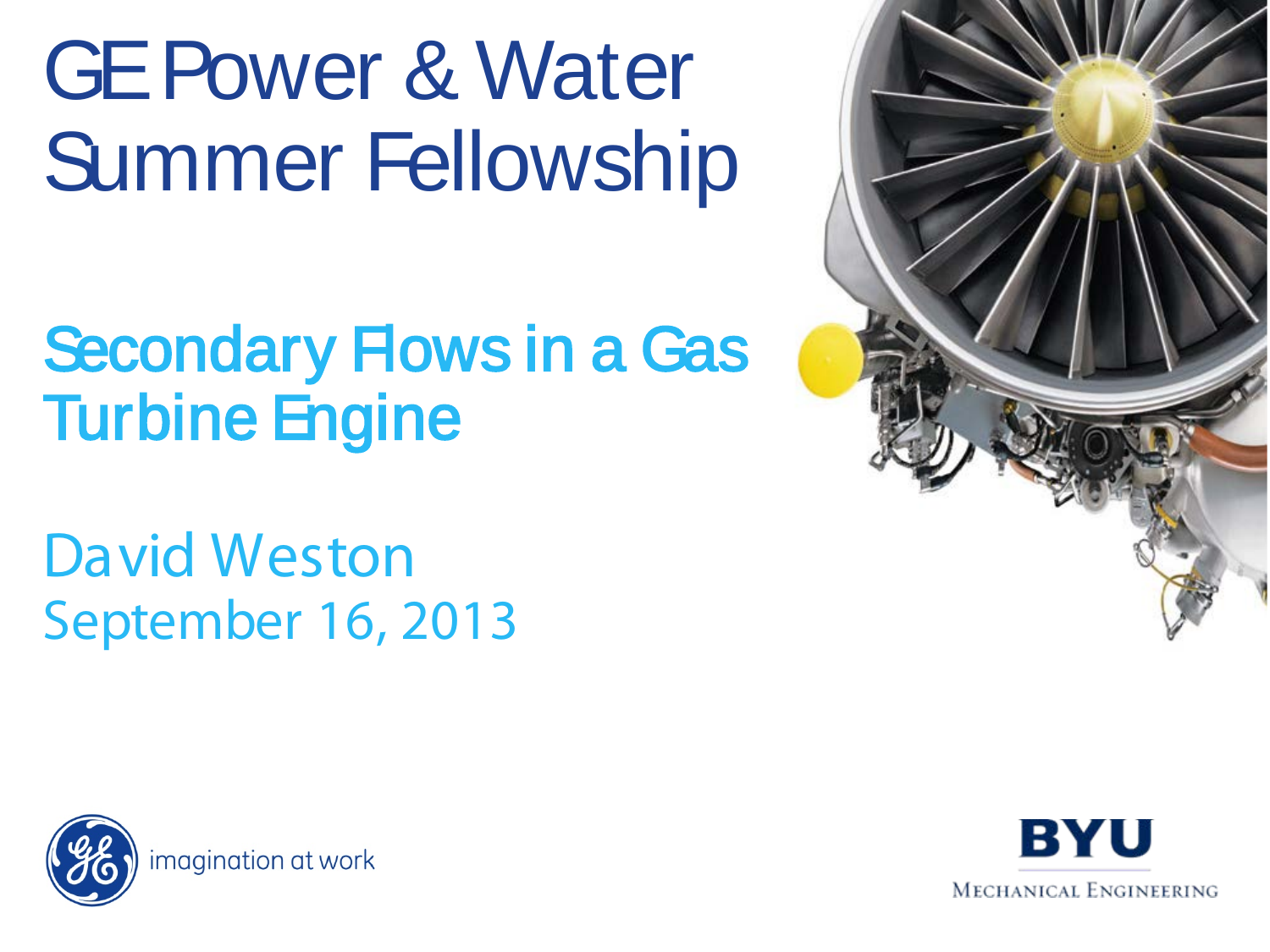Secondary flows are flows that are not directly involved in the Brayton cycle of a turbine engine, but are very important in maintaining the integrity of the turbine. The secondary flows prevent hot air from the combustor from entering the rotor cavity and interacting with the rotor disc. In this way, the rotor disc does not have to be constructed from the same heat resistant material as the turbine blades themselves.



**Thermally** Sensitive **Material**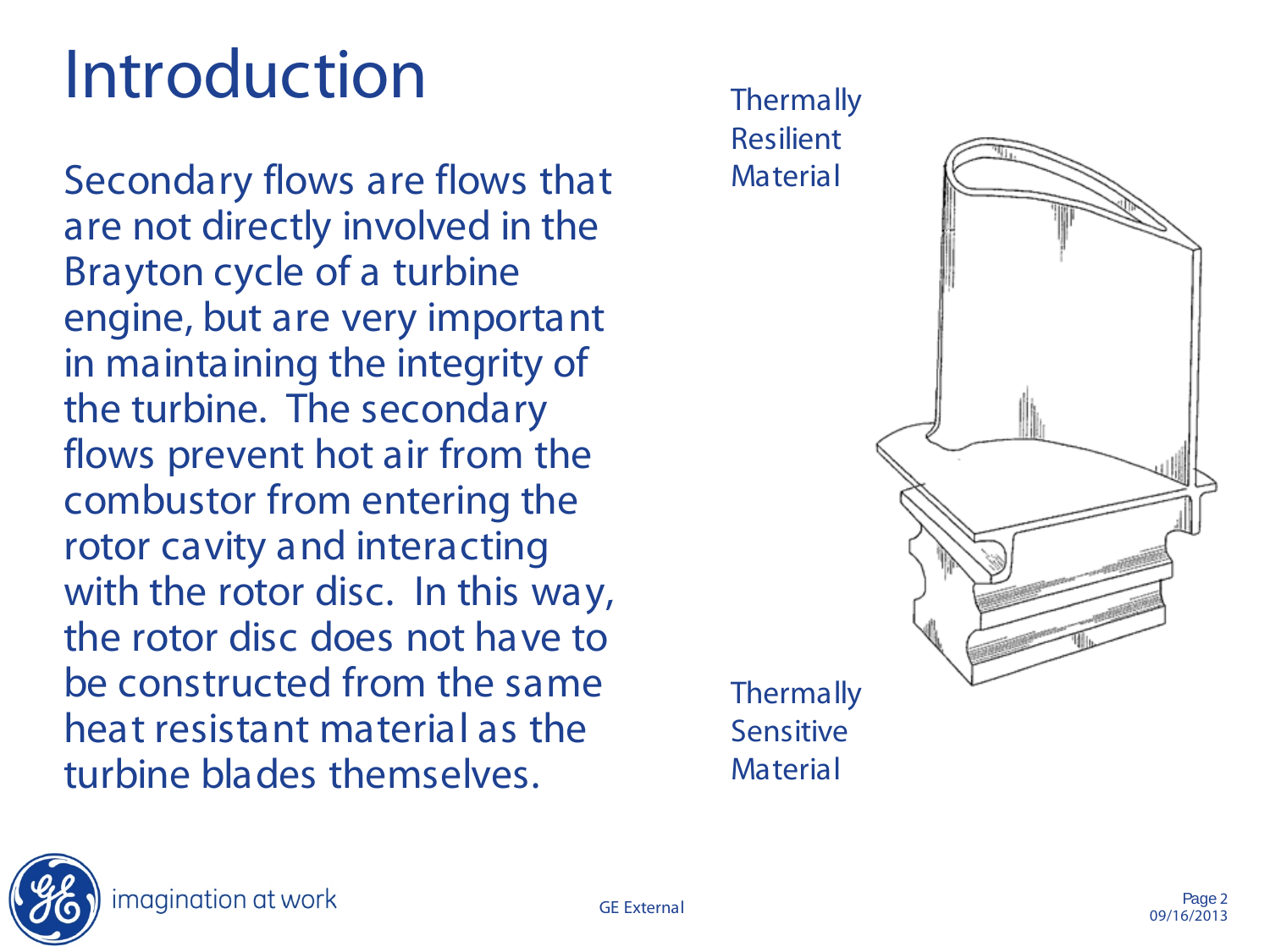Some air is removed from the primary flow path before it reaches the combustor. This air has experienced some viscous heating from the compressor, but is cool compared to the air leaving the combustor. It is injected into the primary flow path through the gaps between turbine rotor/stator stages and keeps hot air from entering the hub cavity through those gaps.



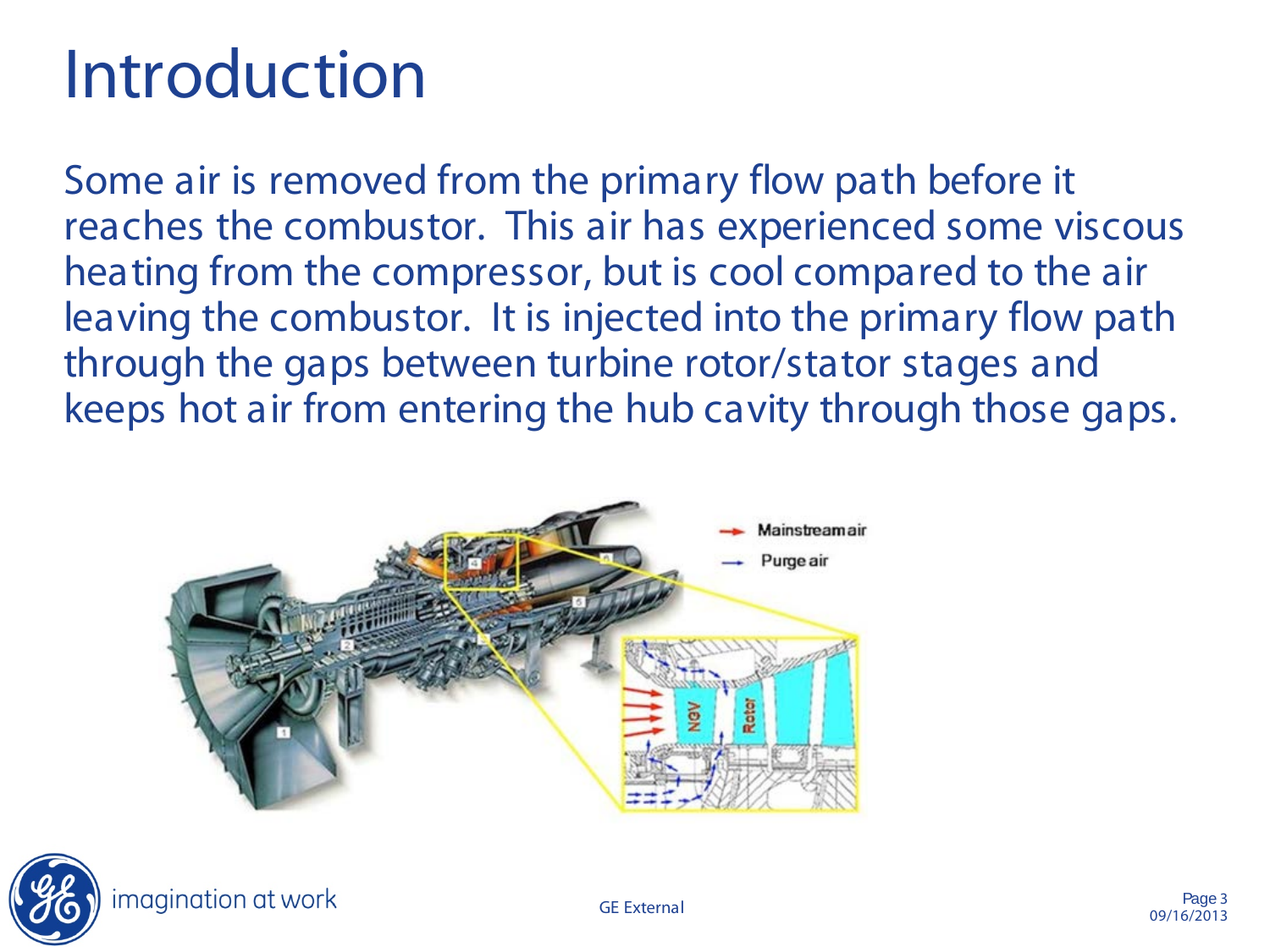These secondary flows are necessary to maintain the health of the turbine. However, their net effect reduces the efficiency of the engine, since the air is drawn off after the compressor has done work on it and is re -injected where the turbine cannot extract work from it. The goal of my work on the secondary flows was to increase the overall efficiency of the engine by reducing the amount of air removed to maintain the turbine's integrity .

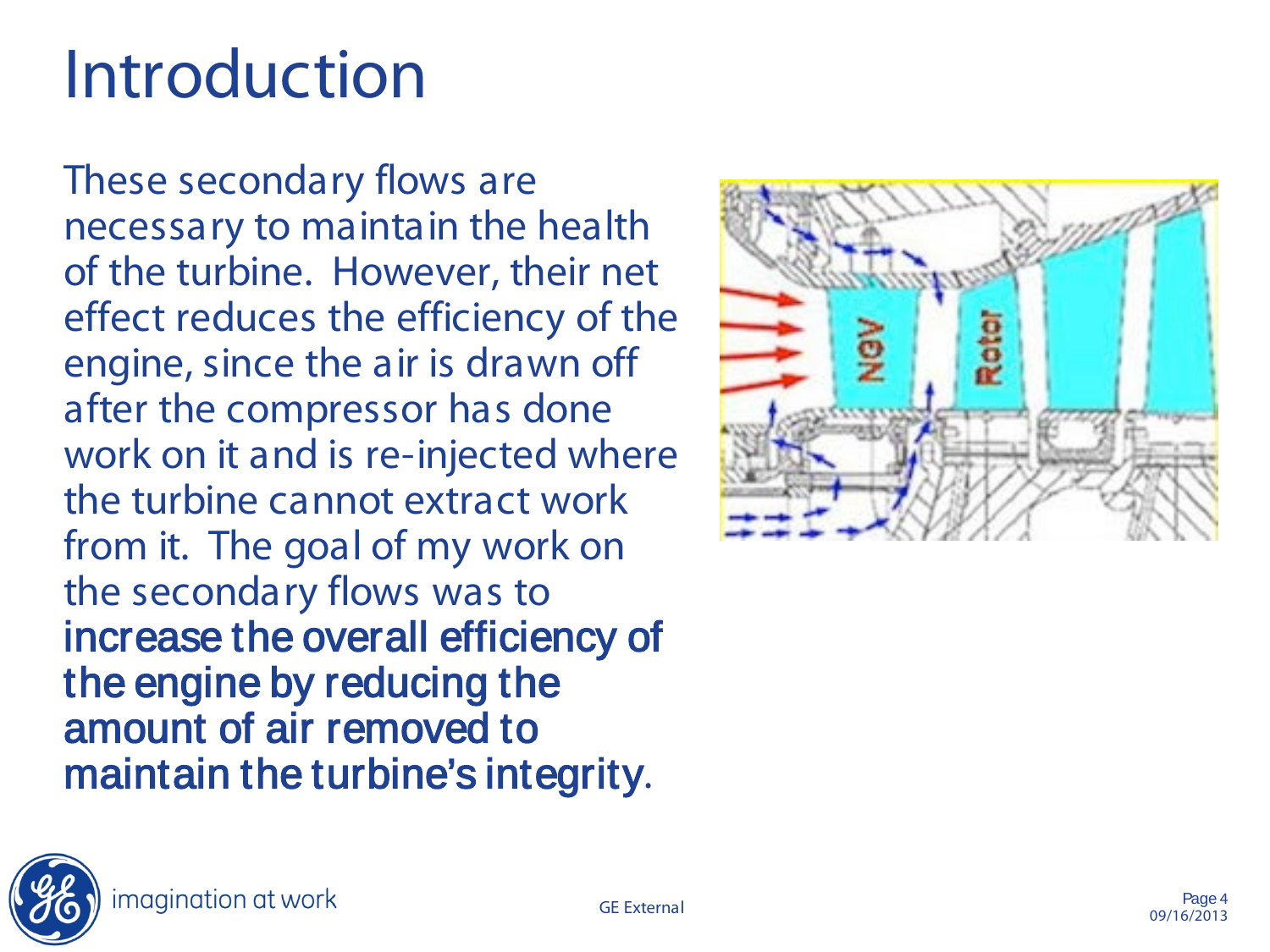My work for the summer consisted of 3 separate areas of work for improving the configuration for the wheel-spaces of GE's gas turbines.

- 1. Validate the CFD model
- 2. Propose various possible configurations
- 3. Analyze the performance of each possible variation



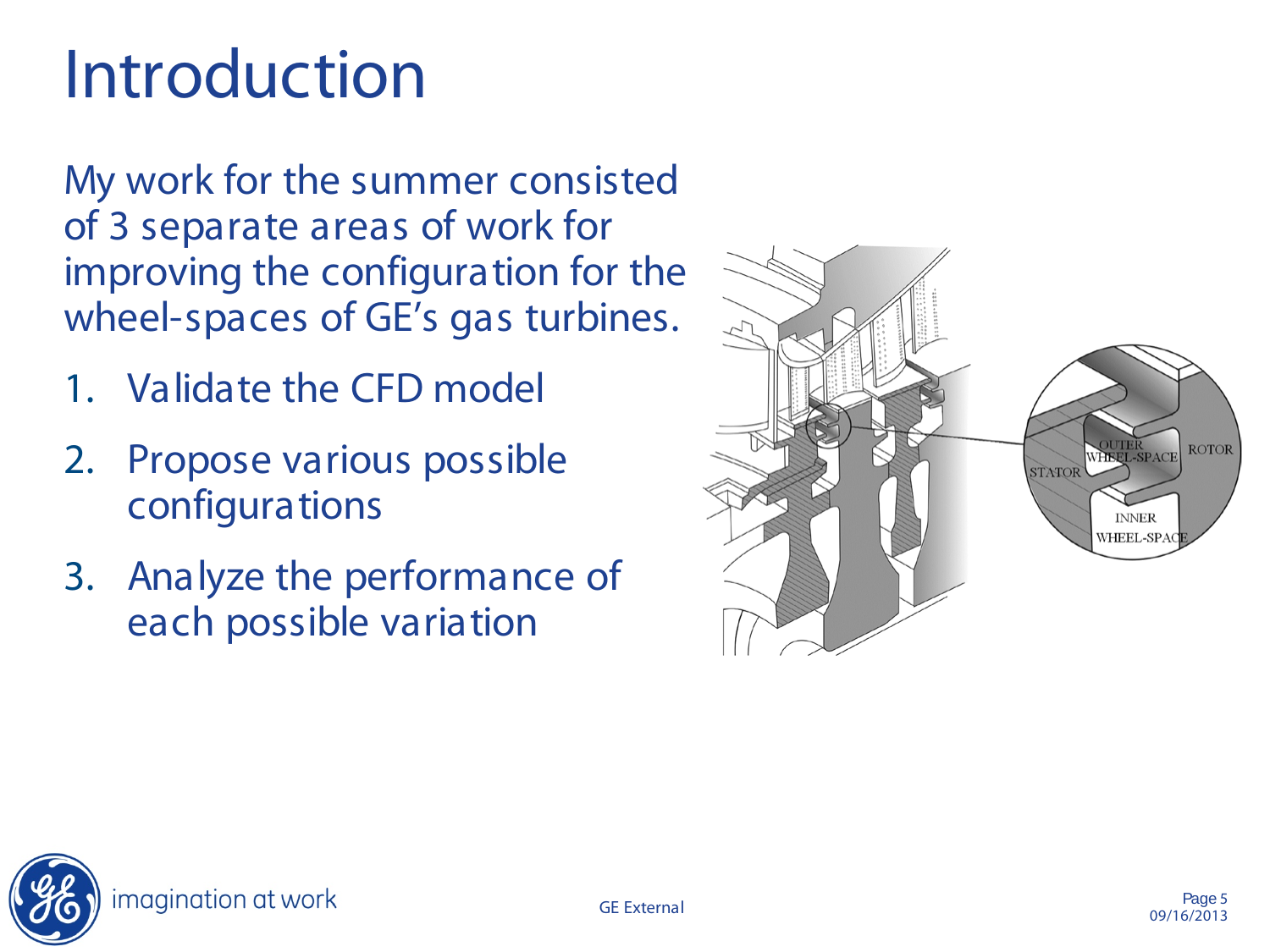Before proposing any new wheel space configurations, the CFD model has to be validated. GE has a scaled down version of their turbine that uses heated air from a compressor to simulate the air from the combustor. This test rig has a dense array of instrumentation that obtains a detailed suite of information for every configuration tested. This detailed information makes the rig geometry ideal for validating CFD, since the experimental data is dense enough to compare with a high fidelity CFD simulation. The first phase of my work was to validate the CFD simulations I performed against the data obtained experimentally from the test rig.

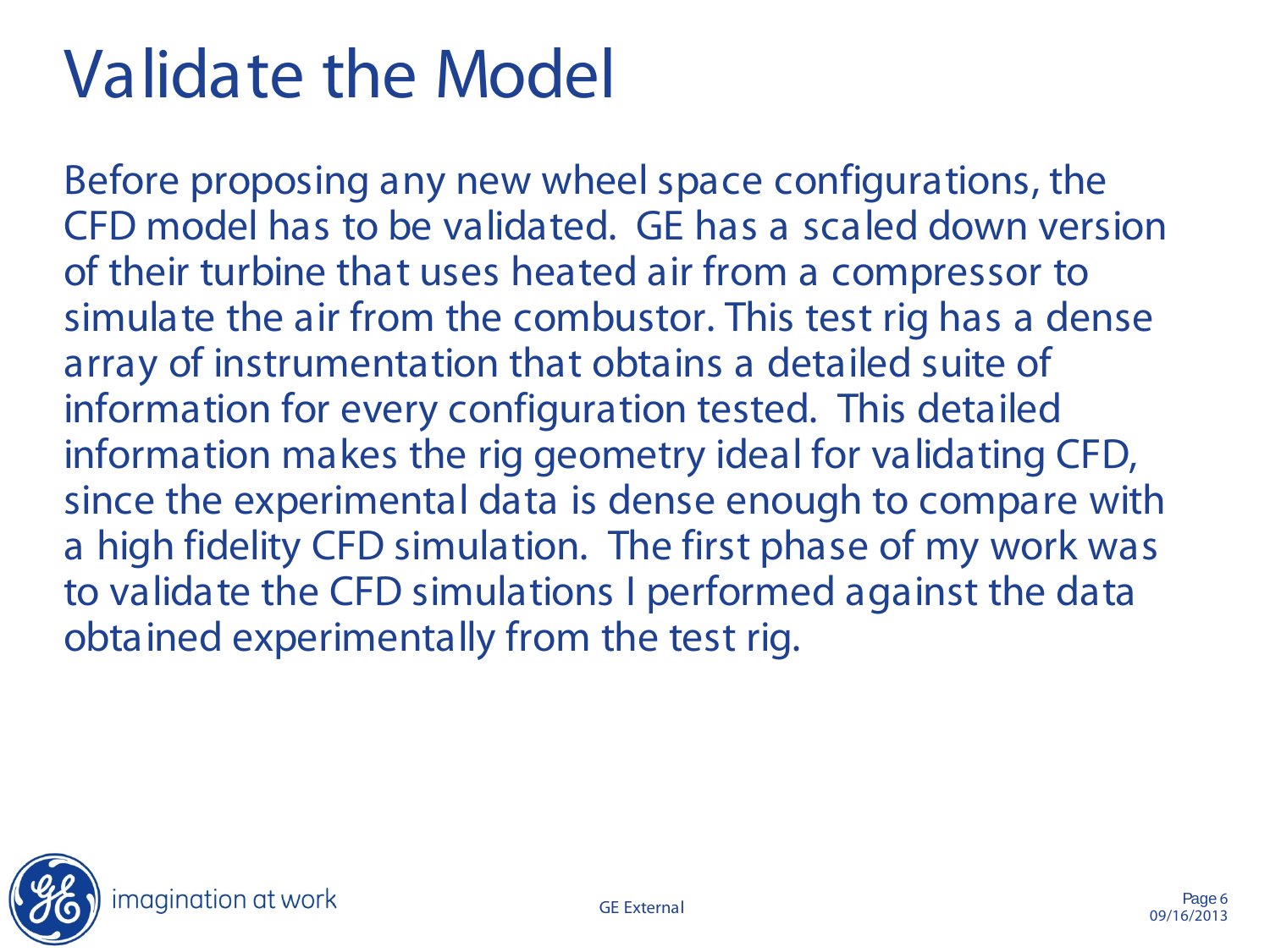In order to establish a robust validated case, I ran three separate cases to compare to experimental data.

| <b>Simulation</b>    | <b>Description</b>                                                                      |
|----------------------|-----------------------------------------------------------------------------------------|
| <b>High Purge</b>    | The rig is run with much more purge flow than it would<br>see in normal operation       |
| <b>Low Purge</b>     | The rig is run with much less purge flow than it would<br>see in normal operation       |
| <b>Nominal Purge</b> | The rig is run with nearly the same purge flow that it<br>would see in normal operation |

Note: To differentiate between purge air and hot gas path air, the purge air is seeded with CO2 before injection into the wheel space. This provides a quick and convenient way of measuring the amount of ingestion seen at any point in the wheel space, because ingested air will drop the CO2 concentration at that particular location.

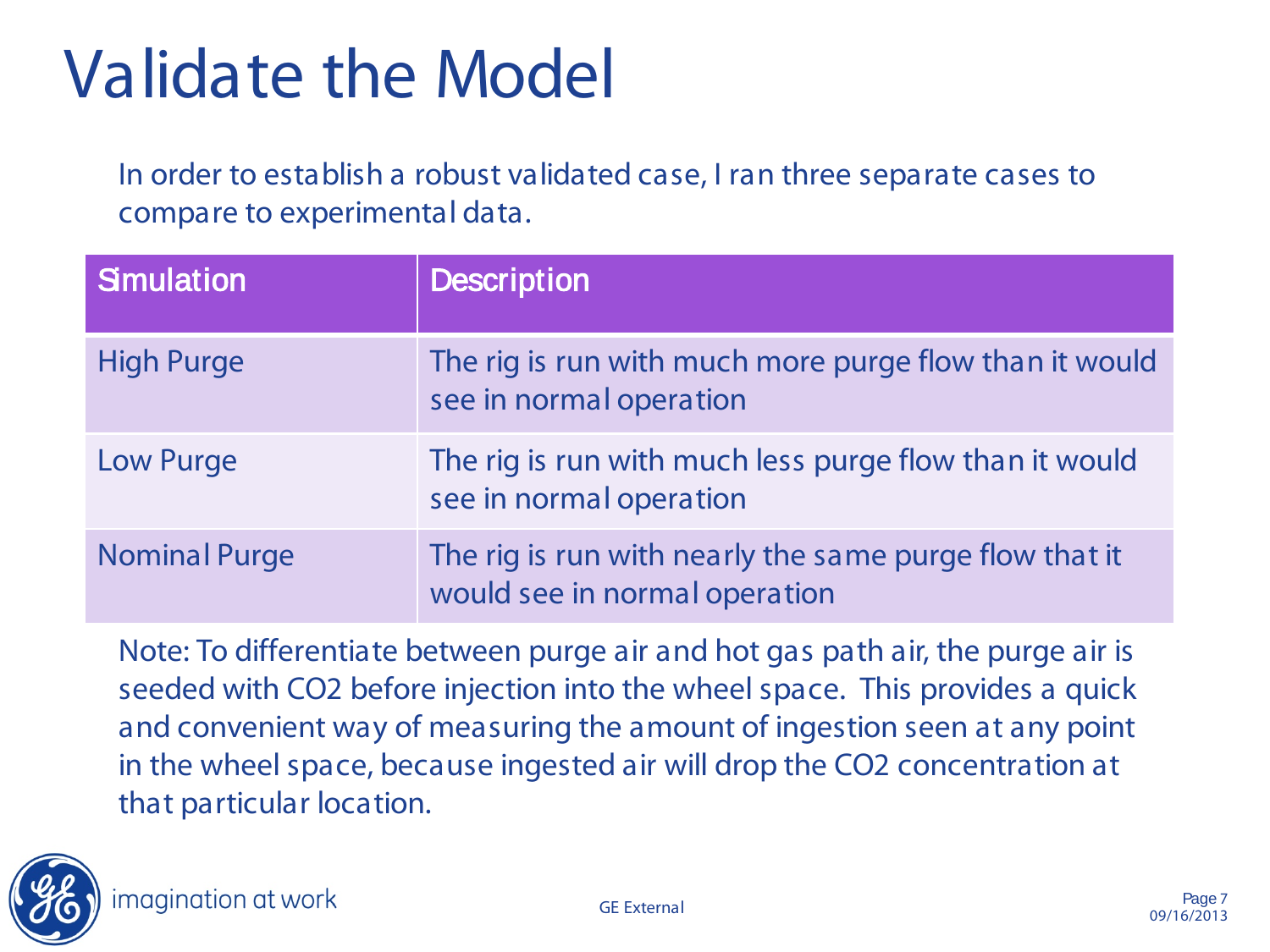

This is a sample set of results from the a CFD simulation plotted against a sample set of data representing the experimental results from the rig. The y-axis represents CO2 concentration. These results show a significant difference between the CFD and experimental data.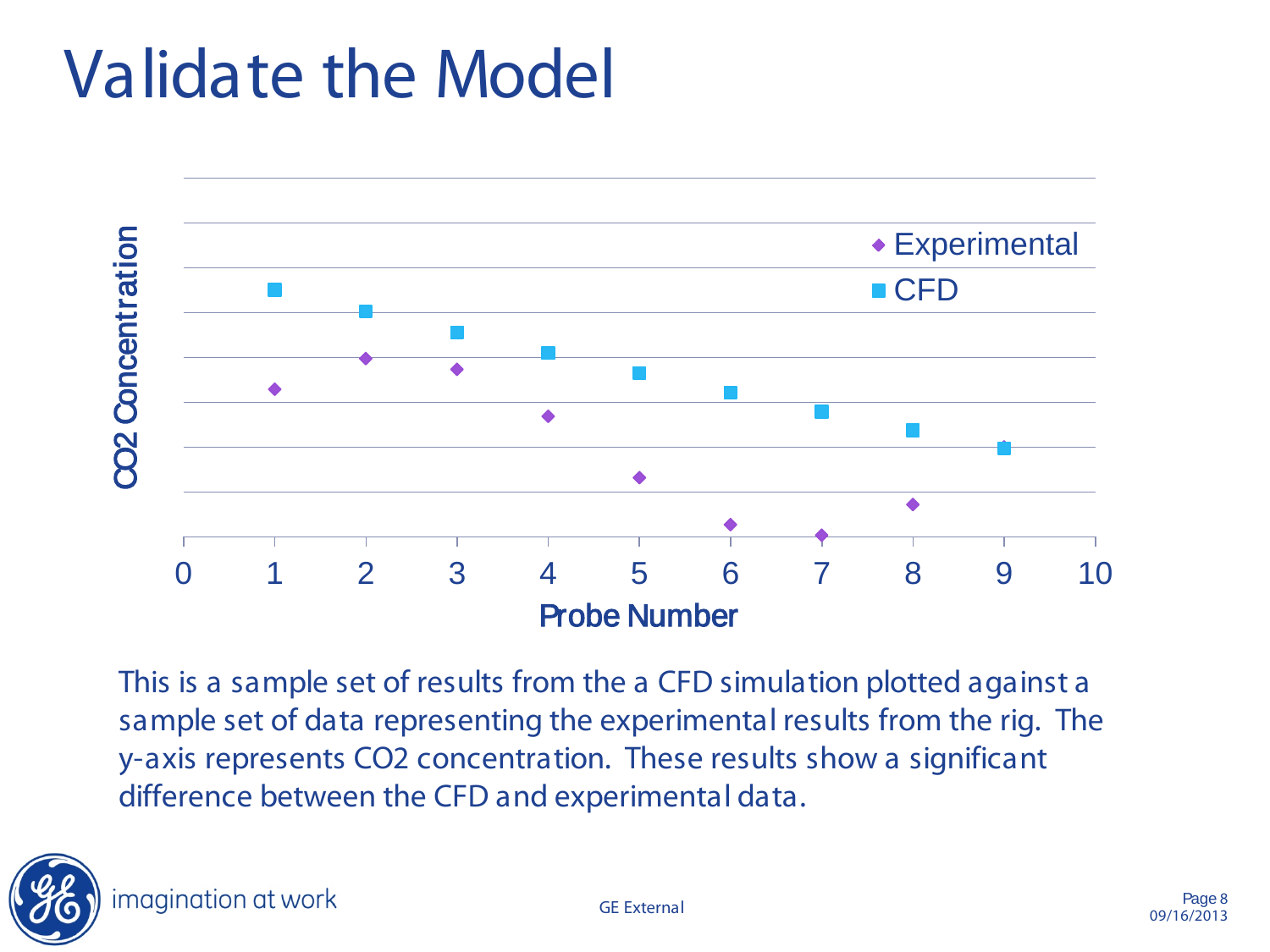With a difference as significant as the one shown on the previous slide, some work needs to be done to bring the CFD in line with experimental results before making any decisions based on CFD data. This generally means that a lot of trial and error will be required to find whatever is causing the difference between the two sets of results. Some possible solutions are:

- 1. Refine the grid in key areas
- 2. Expand the simulation to cover a larger axial or circumferential extent
- 3. Apply a different turbulence model to the simulations

Any one of these factors could cause the deviation seen in the previous slide, as well as several other individual factors or a combination of many factors.

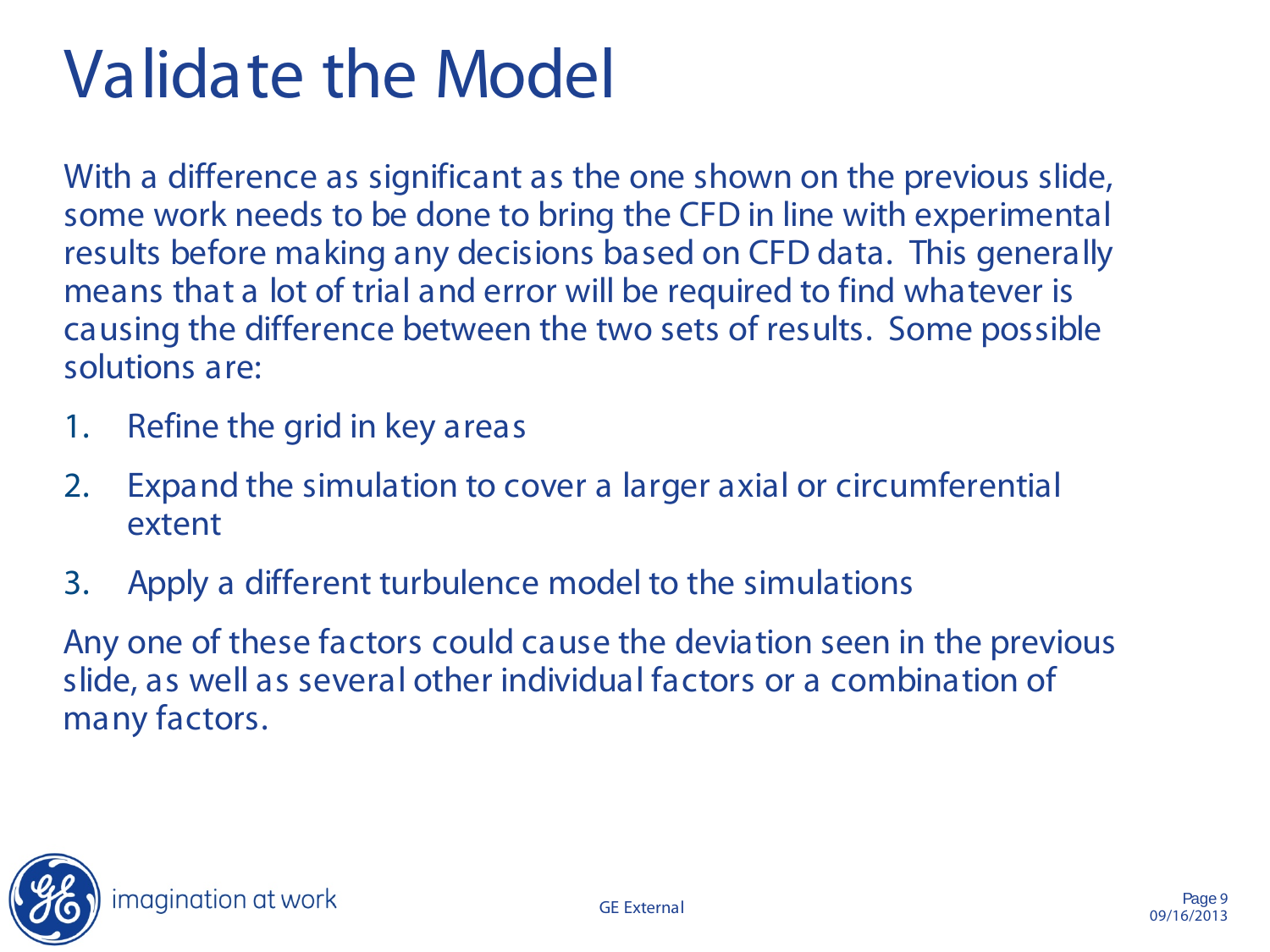#### Generate New Concepts

The effectiveness of a seal configuration depends on how well it can isolate the air in the inner wheel-space (which is very thermally sensitive) from the outer wheel-space (which is thermally resilient). Specific seal configurations are generally proprietary, and each company has their own guidelines for creating new seals.



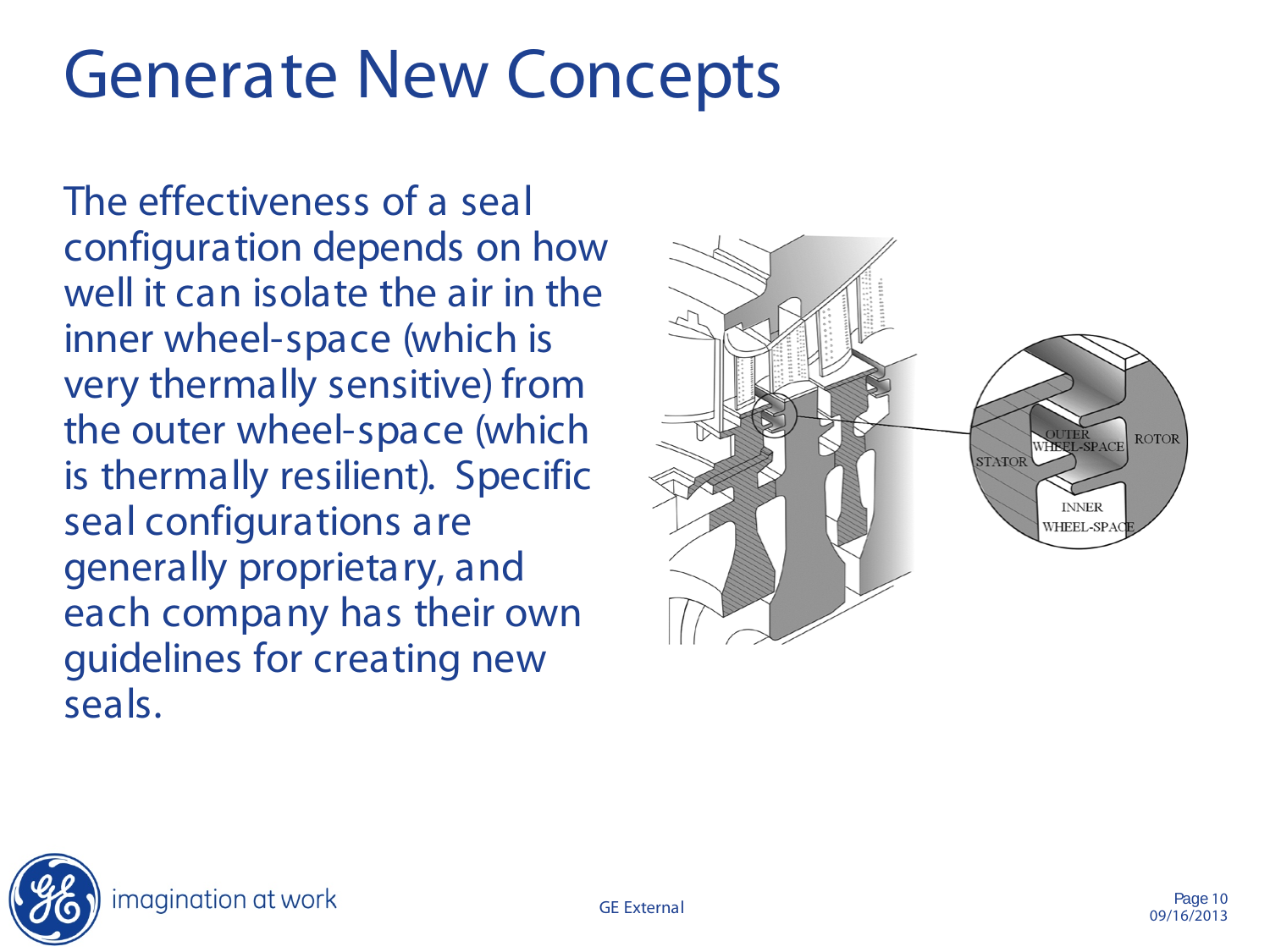#### Generate New Concepts

Once a configuration has been proposed and approved, the idea needs to be translated into a model. NX 7.5 was used to generate the geometry for the various proposed configurations.



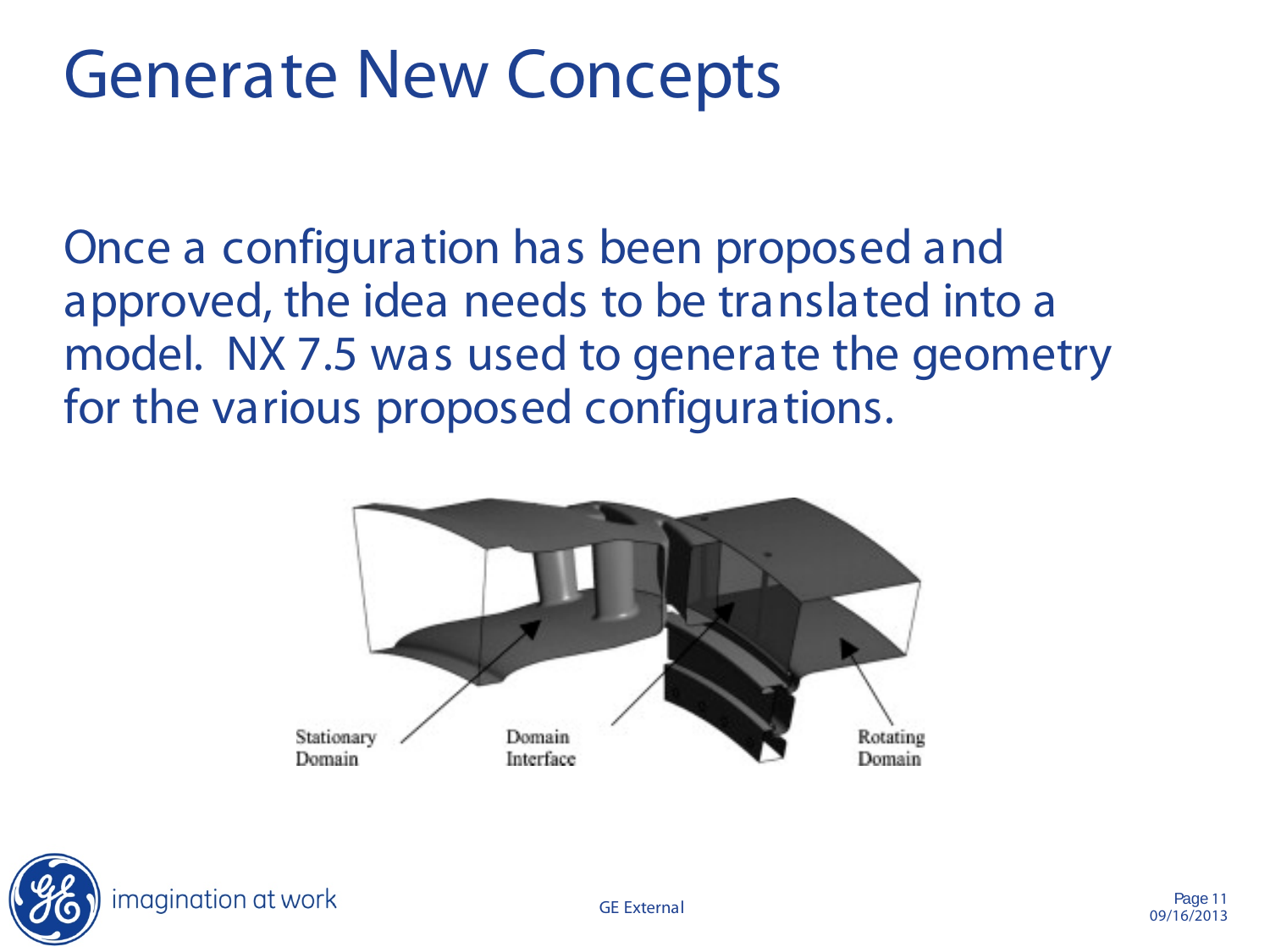#### Generate New Concepts

After generating the CAD model, the model is meshed in ANSYS Workbench. This process generally requires some iterative improvement to create a mesh that is an acceptable quality for the flow solver. As configurations become more complex, this may even involve some changes to the geometry in order to reach the requisite quality.



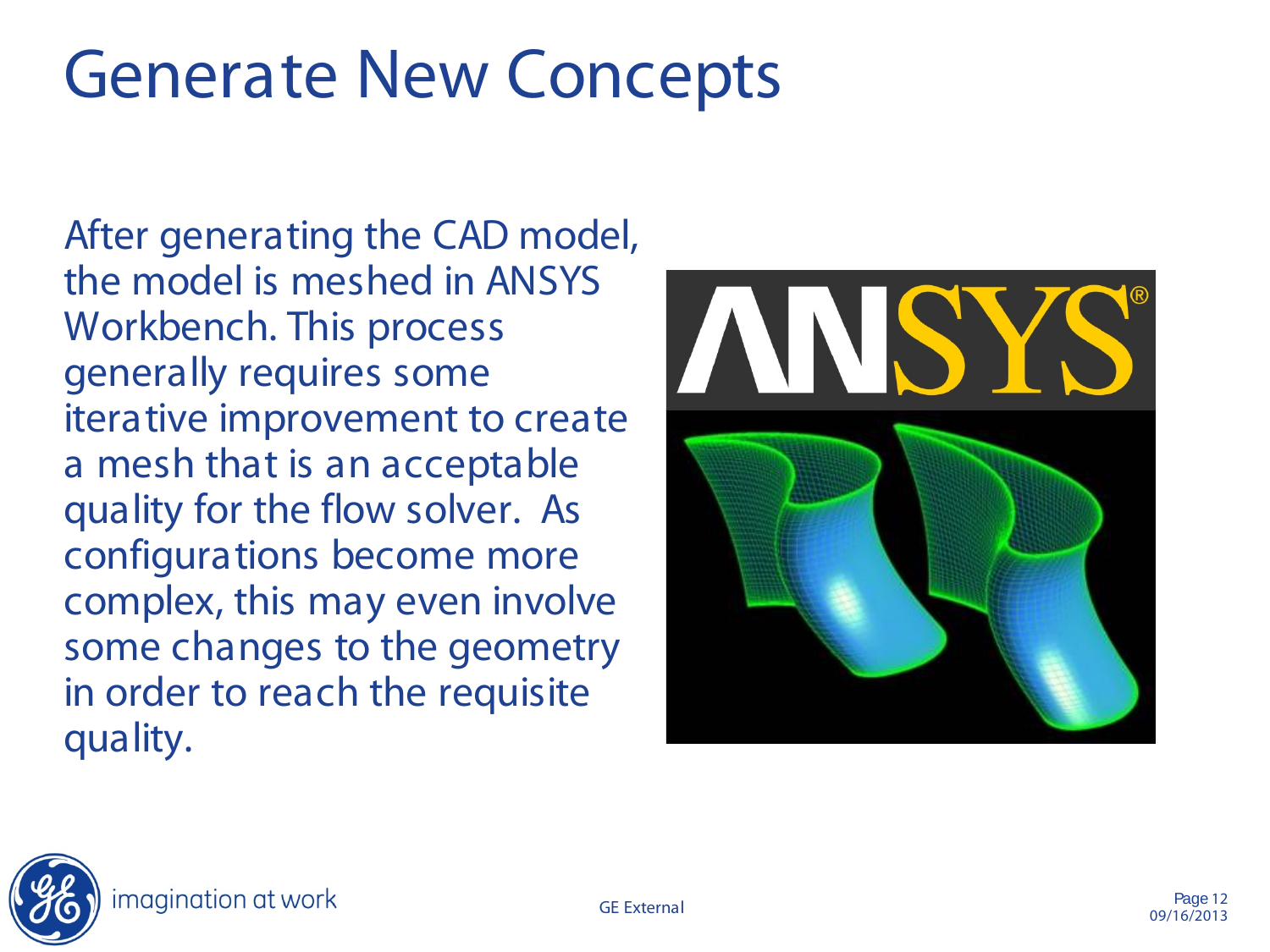## Analyze the Performance

The finished mesh of the new configuration is input into the ANSYS CFX Solver. The most current predictions for flow temperatures and mass flows are used as boundary conditions for each run, and each simulation is run a fixed number of iterations to reach convergence.

Sample CFX output from a turbomachinery simulation.



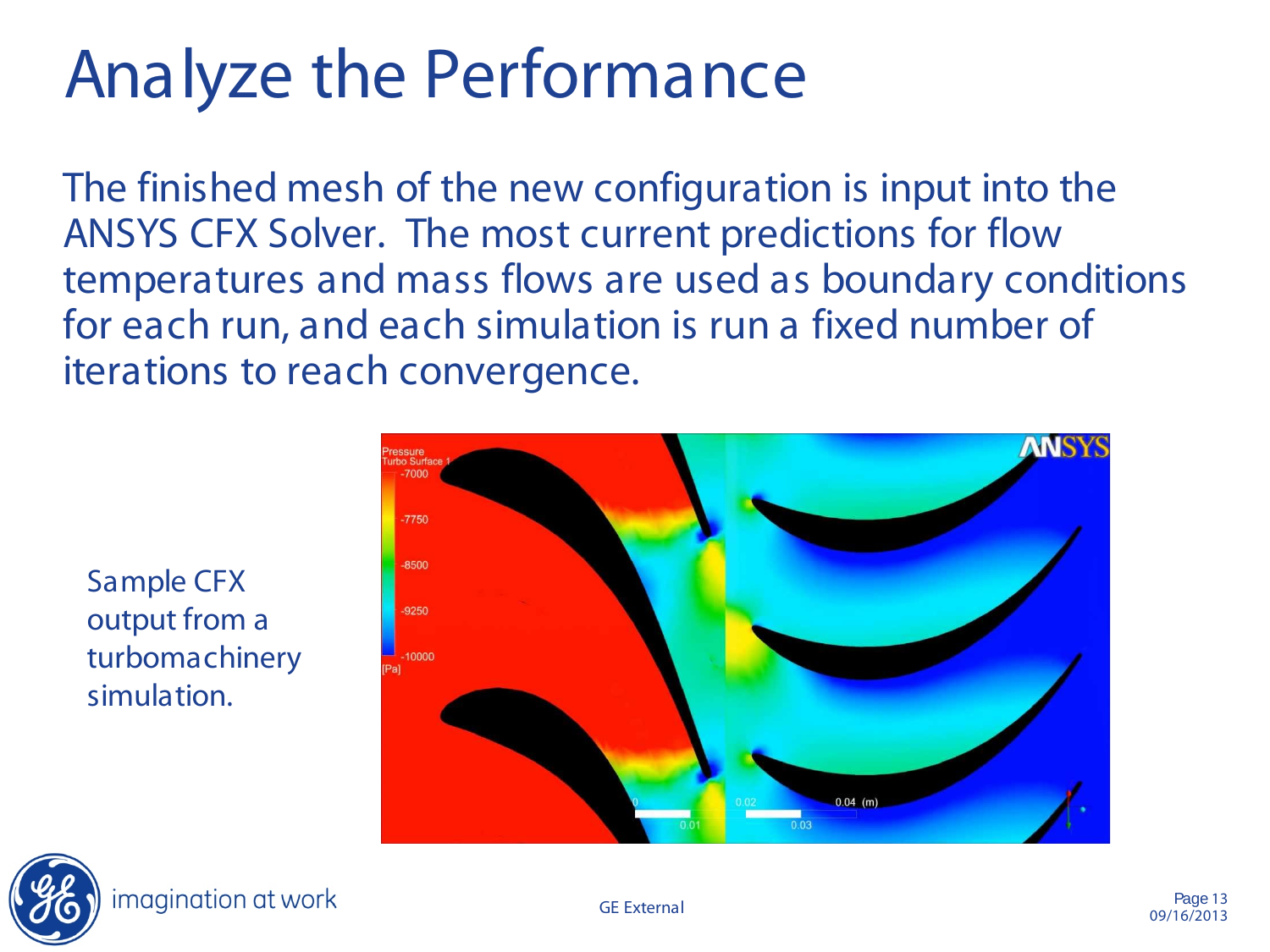### Analyze the Performance



The process for analyzing the various configurations is nearly the same as the process for validating the CFD results. Data is extracted from the simulation at various crucial points and compared with a "Baseline" case to determine whether a particular concept should be investigated further or discarded.

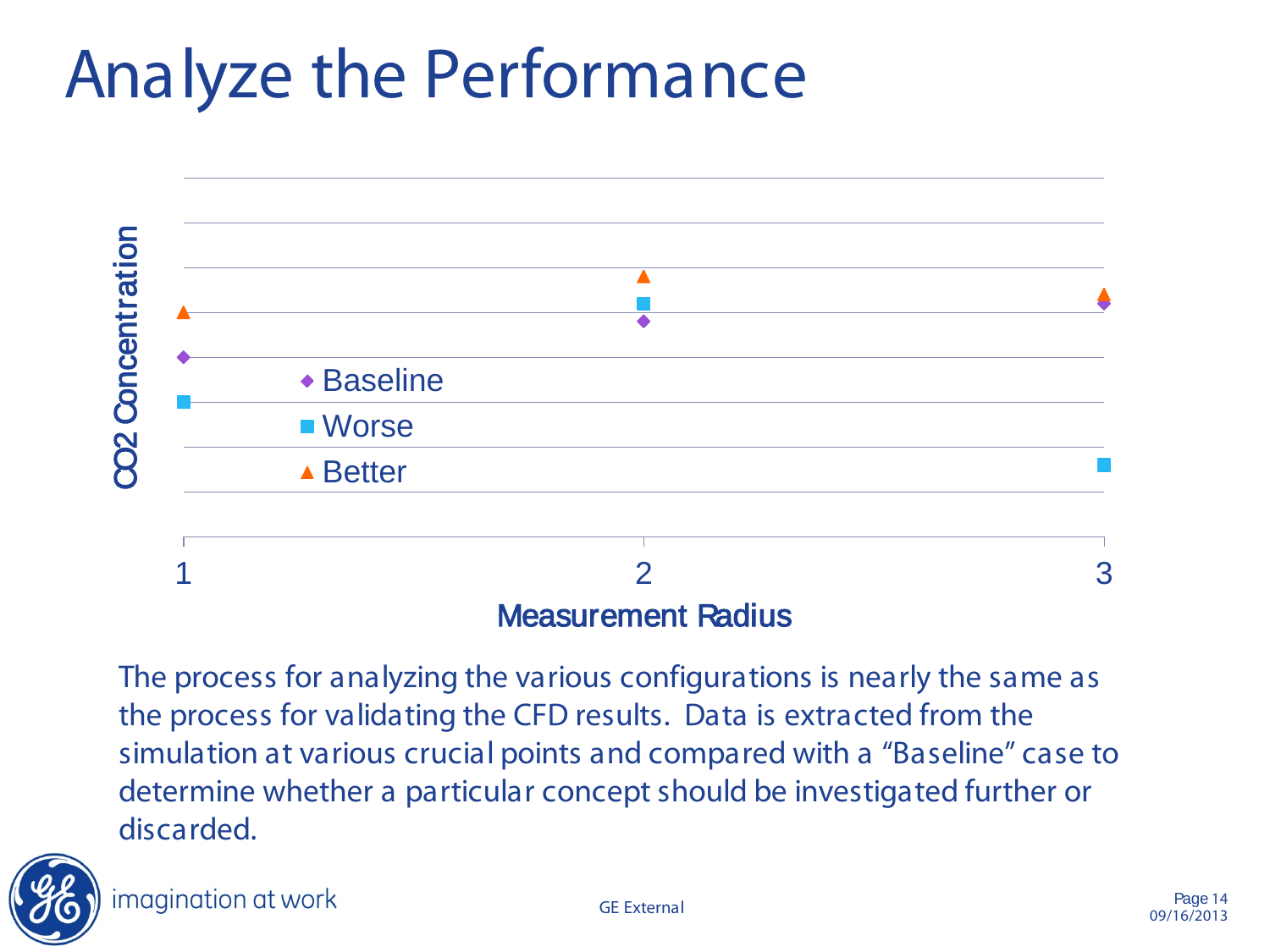## Analyze the Performance

This process is repeated until a sufficient number of data points have been produced, and the whole set is compared to determine which configuration will provide the best sealing characteristics. If any further improvements are desired, variations on the best of the original concepts may be proposed and studied to enhance the seal performance. The final seal configuration may be incorporated into the next generation of gas turbines.